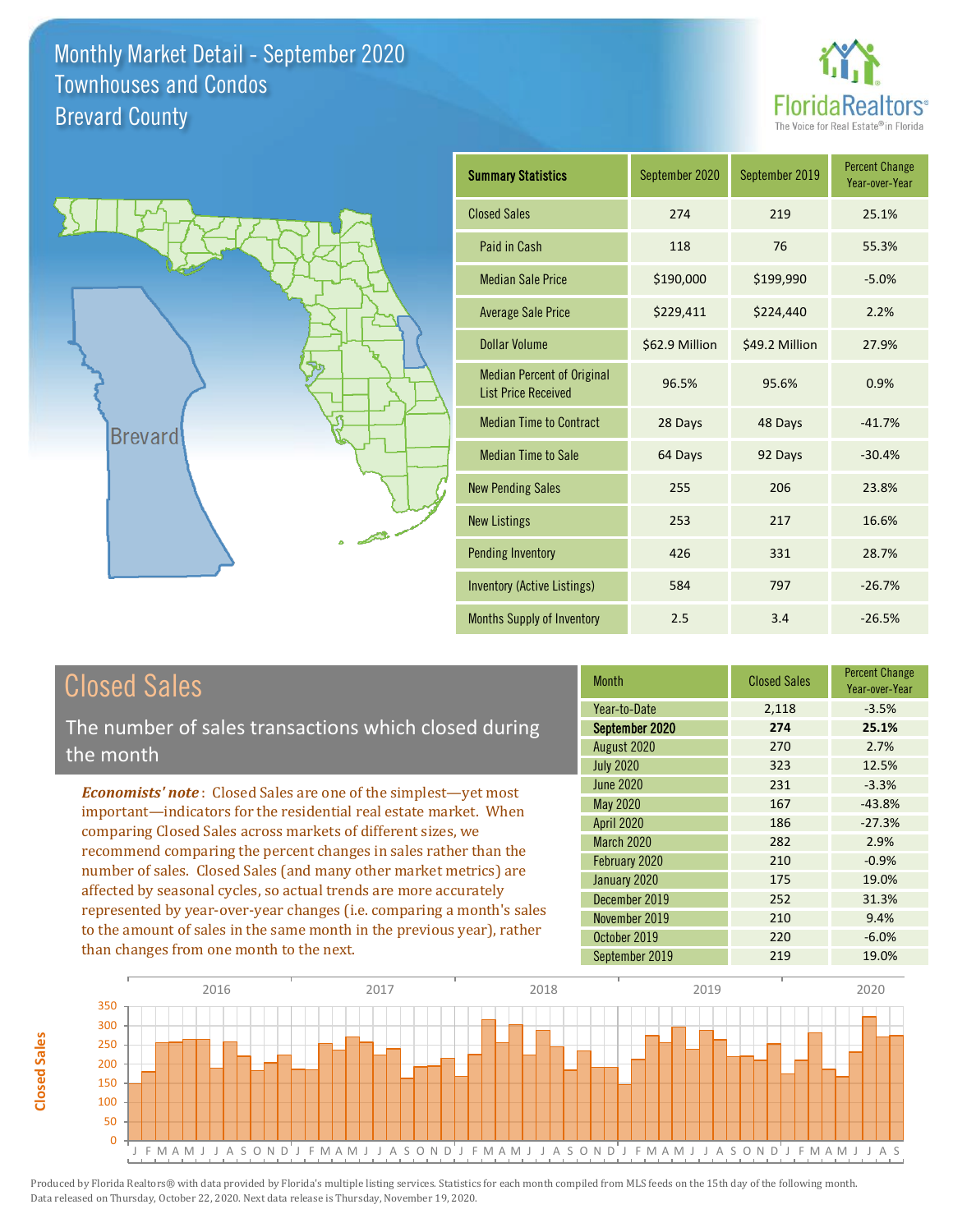this statistic should be interpreted with care.



81 -15.6%

| Cash Sales                                                                     | <b>Month</b>      | <b>Cash Sales</b> | <b>Percent Change</b><br>Year-over-Year |
|--------------------------------------------------------------------------------|-------------------|-------------------|-----------------------------------------|
|                                                                                | Year-to-Date      | 946               | $-5.5%$                                 |
| The number of Closed Sales during the month in which                           | September 2020    | 118               | 55.3%                                   |
| buyers exclusively paid in cash                                                | August 2020       | 112               | $-8.2%$                                 |
|                                                                                | <b>July 2020</b>  | 147               | 20.5%                                   |
|                                                                                | June 2020         | 115               | 15.0%                                   |
|                                                                                | May 2020          | 74                | $-46.0%$                                |
| <b>Economists' note:</b> Cash Sales can be a useful indicator of the extent to | <b>April 2020</b> | 68                | $-41.4%$                                |
| which investors are participating in the market. Why? Investors are            | <b>March 2020</b> | 135               | $-2.2%$                                 |
| far more likely to have the funds to purchase a home available up front,       | February 2020     | 89                | $-17.6%$                                |
| whereas the typical homebuyer requires a mortgage or some other                | January 2020      | 88                | 7.3%                                    |
| form of financing. There are, of course, many possible exceptions, so          | December 2019     | 89                | 1.1%                                    |



## Cash Sales as a Percentage of Closed Sales

The percentage of Closed Sales during the month which were Cash Sales

*Economists' note* : This statistic is simply another way of viewing Cash Sales. The remaining percentages of Closed Sales (i.e. those not paid fully in cash) each month involved some sort of financing, such as mortgages, owner/seller financing, assumed loans, etc.

| <b>Month</b>      | <b>Percent of Closed</b><br>Sales Paid in Cash | <b>Percent Change</b><br>Year-over-Year |
|-------------------|------------------------------------------------|-----------------------------------------|
| Year-to-Date      | 44.7%                                          | $-2.0%$                                 |
| September 2020    | 43.1%                                          | 24.2%                                   |
| August 2020       | 41.5%                                          | $-10.6%$                                |
| <b>July 2020</b>  | 45.5%                                          | 7.1%                                    |
| <b>June 2020</b>  | 49.8%                                          | 19.1%                                   |
| May 2020          | 44.3%                                          | $-3.9%$                                 |
| <b>April 2020</b> | 36.6%                                          | $-19.2%$                                |
| <b>March 2020</b> | 47.9%                                          | $-5.0%$                                 |
| February 2020     | 42.4%                                          | $-16.7%$                                |
| January 2020      | 50.3%                                          | $-9.9%$                                 |
| December 2019     | 35.3%                                          | $-22.9%$                                |
| November 2019     | 38.6%                                          | $-22.8%$                                |
| October 2019      | 47.3%                                          | $-8.5%$                                 |
| September 2019    | 34.7%                                          | $-32.1%$                                |

September 2019 76 -19.1%

October 2019 104 -14.0%

November 2019



**Cash Sales**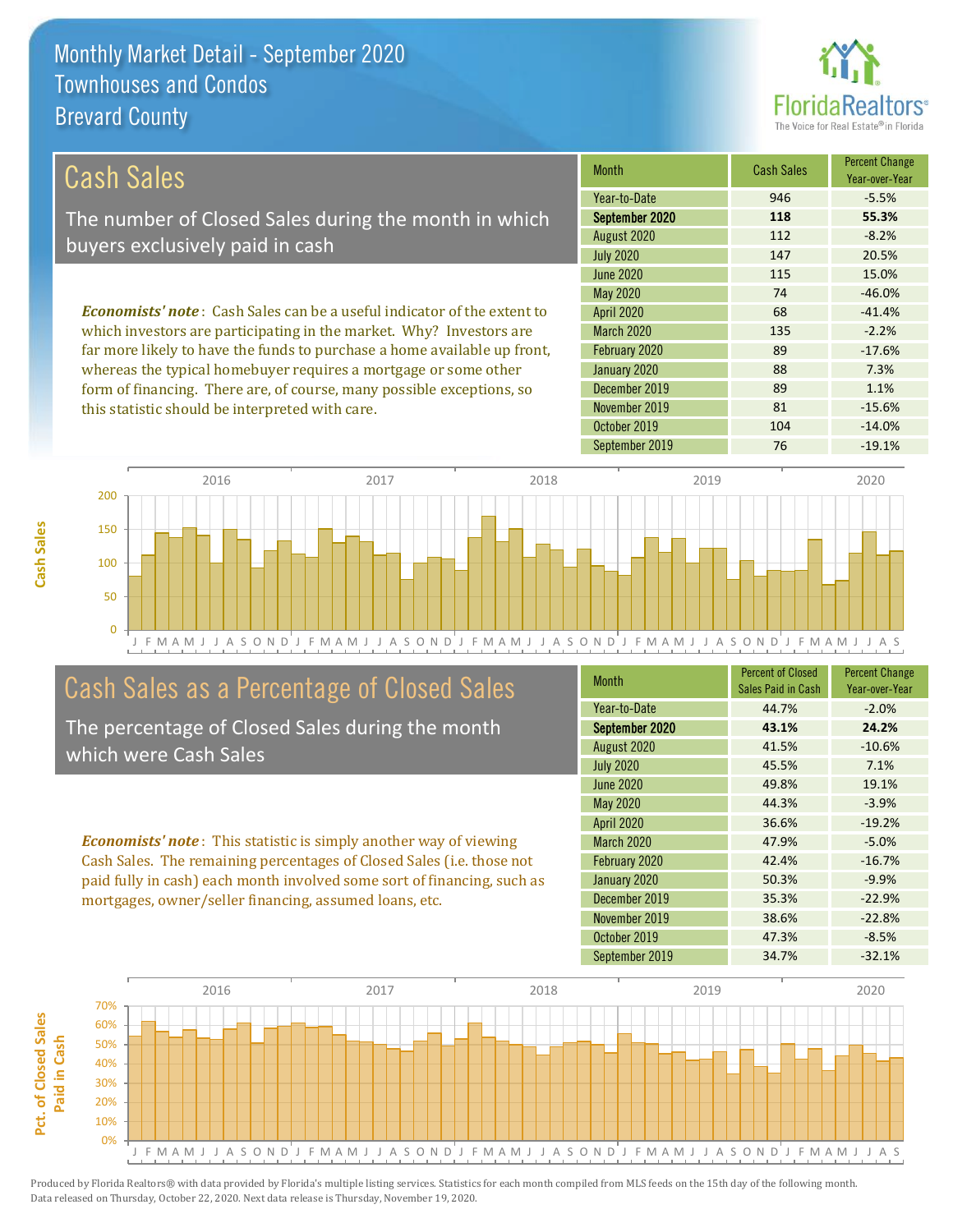

## Median Sale Price

The median sale price reported for the month (i.e. 50% of sales were above and 50% of sales were below)

*Economists' note* : Median Sale Price is our preferred summary statistic for price activity because, unlike Average Sale Price, Median Sale Price is not sensitive to high sale prices for small numbers of homes that may not be characteristic of the market area. Keep in mind that median price trends over time are not always solely caused by changes in the general value of local real estate. Median sale price only reflects the values of the homes that *sold* each month, and the mix of the types of homes that sell can change over time.

| <b>Month</b>     | <b>Median Sale Price</b> | <b>Percent Change</b><br>Year-over-Year |
|------------------|--------------------------|-----------------------------------------|
| Year-to-Date     | \$204,700                | 10.6%                                   |
| September 2020   | \$190,000                | $-5.0%$                                 |
| August 2020      | \$222,750                | 20.4%                                   |
| <b>July 2020</b> | \$215,000                | 17.5%                                   |
| <b>June 2020</b> | \$217,500                | 8.8%                                    |
| May 2020         | \$168,000                | $-10.2%$                                |
| April 2020       | \$214,950                | 23.9%                                   |
| March 2020       | \$205,000                | 10.8%                                   |
| February 2020    | \$210,750                | 21.5%                                   |
| January 2020     | \$170,000                | 0.4%                                    |
| December 2019    | \$191,850                | 3.7%                                    |
| November 2019    | \$195,000                | 18.0%                                   |
| October 2019     | \$185,000                | 5.7%                                    |
| September 2019   | \$199,990                | 18.3%                                   |



### Average Sale Price

The average sale price reported for the month (i.e. total sales in dollars divided by the number of sales)

*Economists' note* : Usually, we prefer Median Sale Price over Average Sale Price as a summary statistic for home prices. However, Average Sale Price does have its uses—particularly when it is analyzed alongside the Median Sale Price. For one, the relative difference between the two statistics can provide some insight into the market for higher-end homes in an area.

| Month             | <b>Average Sale Price</b> | <b>Percent Change</b><br>Year-over-Year |
|-------------------|---------------------------|-----------------------------------------|
| Year-to-Date      | \$245,696                 | 9.1%                                    |
| September 2020    | \$229,411                 | 2.2%                                    |
| August 2020       | \$260,285                 | 18.2%                                   |
| <b>July 2020</b>  | \$262,836                 | 23.5%                                   |
| <b>June 2020</b>  | \$266,487                 | 7.8%                                    |
| <b>May 2020</b>   | \$204,612                 | $-13.4%$                                |
| <b>April 2020</b> | \$234,684                 | 2.7%                                    |
| March 2020        | \$268,049                 | 17.2%                                   |
| February 2020     | \$246,197                 | 15.3%                                   |
| January 2020      | \$203,898                 | $-0.5%$                                 |
| December 2019     | \$235,823                 | 11.1%                                   |
| November 2019     | \$228,869                 | 10.6%                                   |
| October 2019      | \$214,790                 | 1.5%                                    |
| September 2019    | \$224,440                 | 11.0%                                   |



Produced by Florida Realtors® with data provided by Florida's multiple listing services. Statistics for each month compiled from MLS feeds on the 15th day of the following month. Data released on Thursday, October 22, 2020. Next data release is Thursday, November 19, 2020.

**Average Sale Price**

Average Sale Price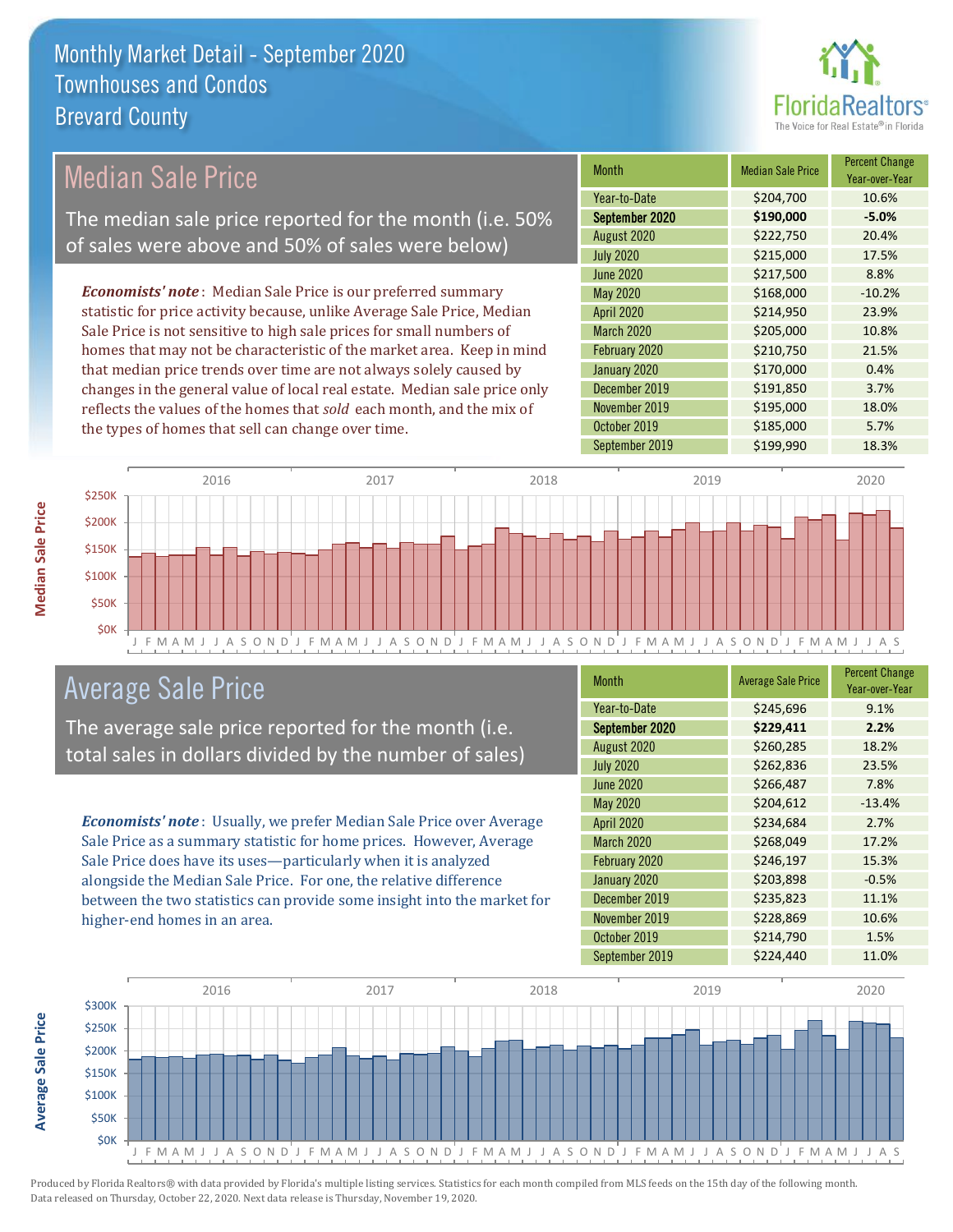

#### ollar Volume

The sum of the sale prices for all sales which closed during the month

*Economists' note* : Dollar Volume is simply the sum of all sale prices in a given time period, and can quickly be calculated by multiplying Closed Sales by Average Sale Price. It is a strong indicator of the health of the real estate industry in a market, and is of particular interest to real estate professionals, investors, analysts, and government agencies. Potential home sellers and home buyers, on the other hand, will likely be better served by paying attention to trends in the two components of Dollar Volume (i.e. sales and prices) individually.

| <b>Month</b>      | <b>Dollar Volume</b> | <b>Percent Change</b><br>Year-over-Year |
|-------------------|----------------------|-----------------------------------------|
| Year-to-Date      | \$520.4 Million      | 5.4%                                    |
| September 2020    | \$62.9 Million       | 27.9%                                   |
| August 2020       | \$70.3 Million       | 21.3%                                   |
| <b>July 2020</b>  | \$84.9 Million       | 39.0%                                   |
| <b>June 2020</b>  | \$61.6 Million       | 4.2%                                    |
| <b>May 2020</b>   | \$34.2 Million       | $-51.3%$                                |
| <b>April 2020</b> | \$43.7 Million       | $-25.4%$                                |
| <b>March 2020</b> | \$75.6 Million       | 20.6%                                   |
| February 2020     | \$51.7 Million       | 14.3%                                   |
| January 2020      | \$35.7 Million       | 18.4%                                   |
| December 2019     | \$59.4 Million       | 45.8%                                   |
| November 2019     | \$48.1 Million       | 20.9%                                   |
| October 2019      | \$47.3 Million       | $-4.6%$                                 |
| September 2019    | \$49.2 Million       | 32.1%                                   |



## Median Percent of Original List Price Received

The median of the sale price (as a percentage of the original list price) across all properties selling during the month

*Economists' note* : The Median Percent of Original List Price Received is useful as an indicator of market recovery, since it typically rises as buyers realize that the market may be moving away from them and they need to match the selling price (or better it) in order to get a contract on the house. This is usually the last measure to indicate a market has shifted from down to up, so it is what we would call a *lagging* indicator.

| <b>Month</b>      | Med. Pct. of Orig.<br><b>List Price Received</b> | <b>Percent Change</b><br>Year-over-Year |
|-------------------|--------------------------------------------------|-----------------------------------------|
| Year-to-Date      | 96.0%                                            | 0.5%                                    |
| September 2020    | 96.5%                                            | 0.9%                                    |
| August 2020       | 95.7%                                            | 1.1%                                    |
| <b>July 2020</b>  | 96.1%                                            | 0.5%                                    |
| <b>June 2020</b>  | 95.7%                                            | $-0.2%$                                 |
| <b>May 2020</b>   | 95.7%                                            | 0.3%                                    |
| <b>April 2020</b> | 95.9%                                            | 0.3%                                    |
| <b>March 2020</b> | 96.0%                                            | 0.8%                                    |
| February 2020     | 96.3%                                            | 1.0%                                    |
| January 2020      | 95.7%                                            | 0.2%                                    |
| December 2019     | 96.1%                                            | 1.5%                                    |
| November 2019     | 95.0%                                            | 0.5%                                    |
| October 2019      | 95.5%                                            | $-0.1%$                                 |
| September 2019    | 95.6%                                            | 1.0%                                    |

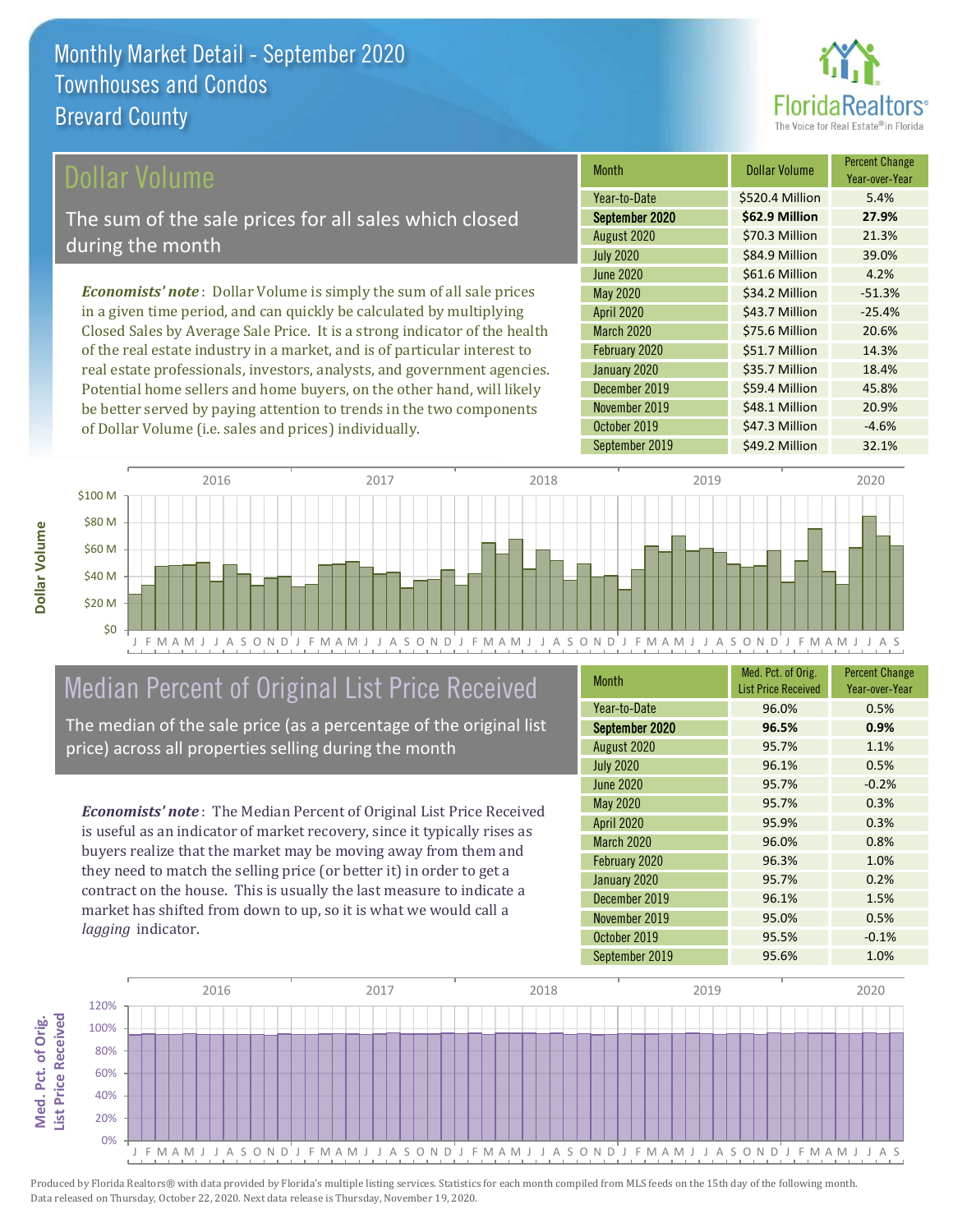

## Median Time to Contract

The median number of days between the listing date and contract date for all Closed Sales during the month

*Economists' note* : Like Time to Sale, Time to Contract is a measure of the length of the home selling process calculated for sales which closed during the month. The difference is that Time to Contract measures the number of days between the initial listing of a property and the signing of the contract which eventually led to the closing of the sale. When the gap between Median Time to Contract and Median Time to Sale grows, it is usually a sign of longer closing times and/or declining numbers of cash sales.

| <b>Month</b>      | <b>Median Time to</b><br>Contract | <b>Percent Change</b><br>Year-over-Year |
|-------------------|-----------------------------------|-----------------------------------------|
| Year-to-Date      | 33 Days                           | $-26.7%$                                |
| September 2020    | 28 Days                           | $-41.7%$                                |
| August 2020       | 28 Days                           | $-44.0%$                                |
| <b>July 2020</b>  | 46 Days                           | 4.5%                                    |
| <b>June 2020</b>  | 43 Days                           | 26.5%                                   |
| May 2020          | 37 Days                           | $-7.5%$                                 |
| April 2020        | 26 Days                           | $-49.0%$                                |
| <b>March 2020</b> | 30 Days                           | $-33.3%$                                |
| February 2020     | 49 Days                           | 0.0%                                    |
| January 2020      | 37 Days                           | 5.7%                                    |
| December 2019     | 33 Days                           | $-23.3%$                                |
| November 2019     | 38 Days                           | 0.0%                                    |
| October 2019      | 47 Days                           | 56.7%                                   |
| September 2019    | 48 Days                           | 50.0%                                   |



### Median Time to Sale

**Median Time to** 

**Median Time to** 

The median number of days between the listing date and closing date for all Closed Sales during the month

*Economists' note* : Time to Sale is a measure of the length of the home selling process, calculated as the number of days between the initial listing of a property and the closing of the sale. *Median* Time to Sale is the amount of time the "middle" property selling this month was on the market. That is, 50% of homes selling this month took *less* time to sell, and 50% of homes took *more* time to sell. Median Time to Sale gives a more accurate picture than Average Time to Sale, which can be skewed upward by small numbers of properties taking an abnormally long time to sell.

| <b>Month</b>      | <b>Median Time to Sale</b> | <b>Percent Change</b><br>Year-over-Year |
|-------------------|----------------------------|-----------------------------------------|
| Year-to-Date      | 74 Days                    | $-7.5%$                                 |
| September 2020    | 64 Days                    | $-30.4%$                                |
| August 2020       | 71 Days                    | $-12.3%$                                |
| <b>July 2020</b>  | 85 Days                    | 6.3%                                    |
| <b>June 2020</b>  | 84 Days                    | 15.1%                                   |
| <b>May 2020</b>   | 67 Days                    | $-11.8%$                                |
| <b>April 2020</b> | 72 Days                    | $-13.3%$                                |
| <b>March 2020</b> | 69 Days                    | $-11.5%$                                |
| February 2020     | 88 Days                    | 8.6%                                    |
| January 2020      | 75 Days                    | 1.4%                                    |
| December 2019     | 78 Days                    | 0.0%                                    |
| November 2019     | 80 Days                    | 9.6%                                    |
| October 2019      | 83 Days                    | 25.8%                                   |
| September 2019    | 92 Days                    | 29.6%                                   |

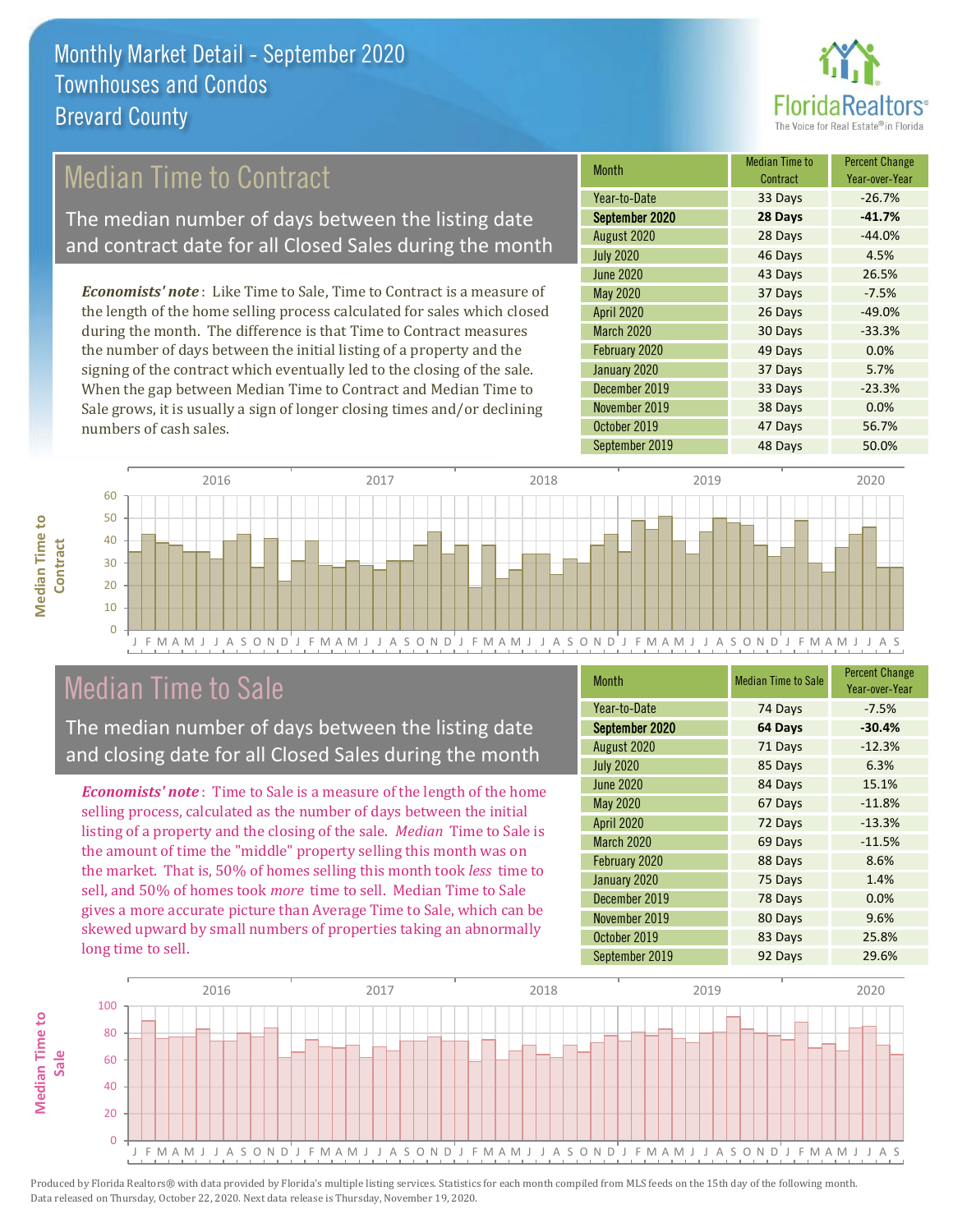

| <b>New Pending Sales</b>                                                       | <b>Month</b>      | <b>New Pending Sales</b> | <b>Percent Change</b><br>Year-over-Year |
|--------------------------------------------------------------------------------|-------------------|--------------------------|-----------------------------------------|
|                                                                                | Year-to-Date      | 2,442                    | 0.7%                                    |
| The number of listed properties that went under                                | September 2020    | 255                      | 23.8%                                   |
| contract during the month                                                      | August 2020       | 335                      | 24.5%                                   |
|                                                                                | <b>July 2020</b>  | 310                      | 3.3%                                    |
|                                                                                | <b>June 2020</b>  | 329                      | 11.1%                                   |
| <b>Economists' note</b> : Because of the typical length of time it takes for a | <b>May 2020</b>   | 268                      | $-1.1%$                                 |
| sale to close, economists consider Pending Sales to be a decent                | <b>April 2020</b> | 159                      | $-43.0%$                                |
| indicator of potential future Closed Sales. It is important to bear in         | <b>March 2020</b> | 210                      | $-26.3%$                                |
| mind, however, that not all Pending Sales will be closed successfully.         | February 2020     | 286                      | 4.8%                                    |
| So, the effectiveness of Pending Sales as a future indicator of Closed         | January 2020      | 290                      | 17.9%                                   |
| Sales is susceptible to changes in market conditions such as the               | December 2019     | 174                      | 15.2%                                   |
| availability of financing for homebuyers and the inventory of                  | November 2019     | 248                      | 32.6%                                   |



## New Listings

distressed properties for sale.

The number of properties put onto the market during the month

*Economists' note* : New Listings tend to rise in delayed response to increasing prices, so they are often seen as a lagging indicator of market health. As prices rise, potential sellers raise their estimations of value—and in the most recent cycle, rising prices have freed up many potential sellers who were previously underwater on their mortgages. Note that in our calculations, we take care to not include properties that were recently taken off the market and quickly relisted, since these are not really *new* listings.

| <b>Month</b>      | <b>New Listings</b> | <b>Percent Change</b><br>Year-over-Year |
|-------------------|---------------------|-----------------------------------------|
| Year-to-Date      | 2,567               | $-6.9%$                                 |
| September 2020    | 253                 | 16.6%                                   |
| August 2020       | 326                 | 14.8%                                   |
| <b>July 2020</b>  | 286                 | 1.4%                                    |
| <b>June 2020</b>  | 258                 | $-23.4%$                                |
| May 2020          | 302                 | $-8.8%$                                 |
| April 2020        | 203                 | $-34.3%$                                |
| <b>March 2020</b> | 298                 | $-4.8%$                                 |
| February 2020     | 292                 | $-5.8%$                                 |
| January 2020      | 349                 | $-6.7%$                                 |
| December 2019     | 230                 | 8.5%                                    |
| November 2019     | 281                 | 0.7%                                    |
| October 2019      | 324                 | 15.3%                                   |
| September 2019    | 217                 | $-19.9%$                                |

October 2019 267 20.3%



Produced by Florida Realtors® with data provided by Florida's multiple listing services. Statistics for each month compiled from MLS feeds on the 15th day of the following month. Data released on Thursday, October 22, 2020. Next data release is Thursday, November 19, 2020.

**New Listings**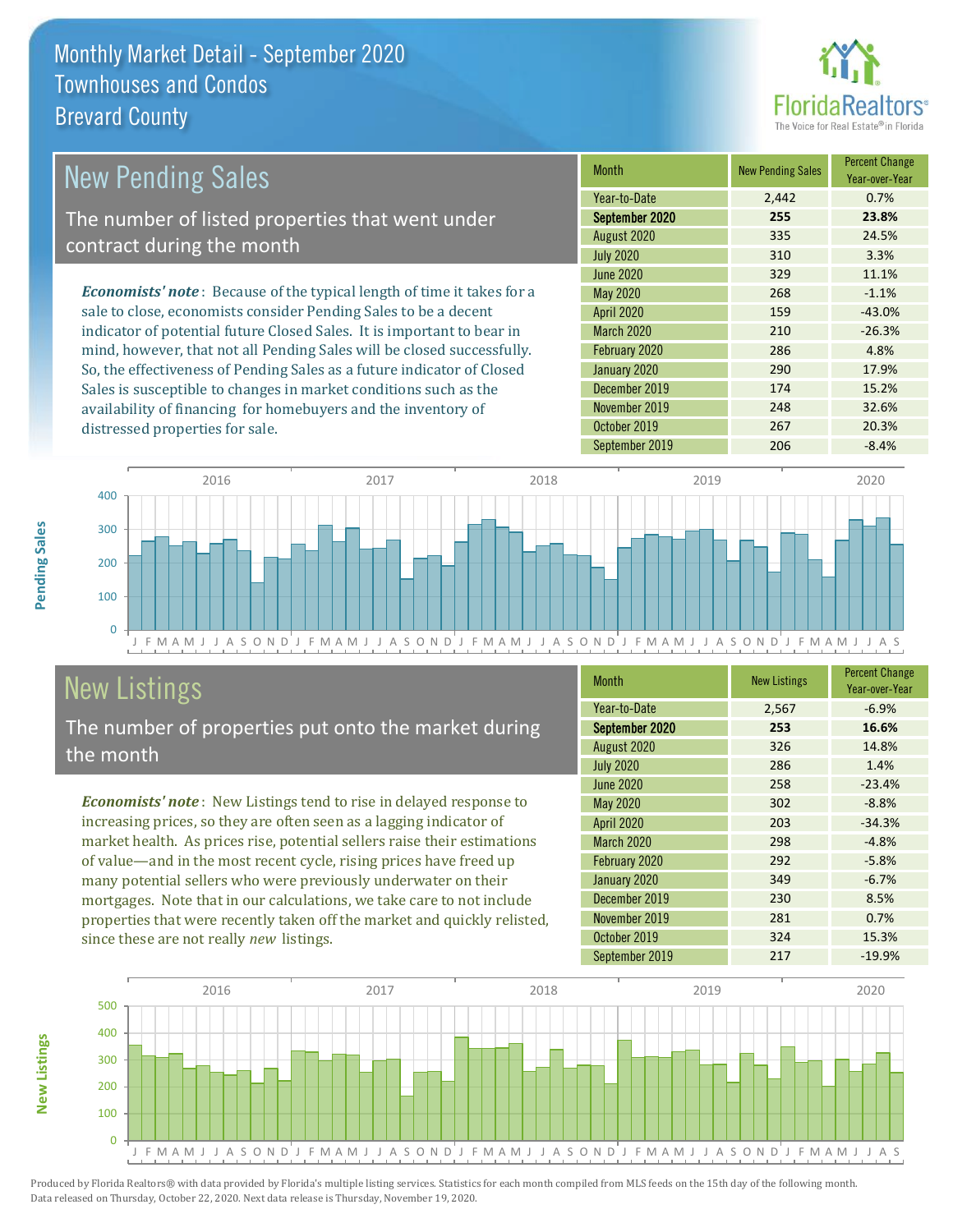

## *Economists' note* : There are a number of ways to define and calculate Inventory. Our method is to simply count the number of active listings Inventory (Active Listings) The number of property listings active at the end of the month

on the last day of the month, and hold this number to compare with the same month the following year. Inventory rises when New Listings are outpacing the number of listings that go off-market (regardless of whether they actually sell). Likewise, it falls when New Listings aren't keeping up with the rate at which homes are going off-market.

| <b>Month</b>             | Inventory | <b>Percent Change</b><br>Year-over-Year |
|--------------------------|-----------|-----------------------------------------|
| <b>YTD (Monthly Avg)</b> | 741       | $-17.2%$                                |
| September 2020           | 584       | $-26.7%$                                |
| August 2020              | 624       | $-23.8%$                                |
| <b>July 2020</b>         | 654       | $-23.3%$                                |
| <b>June 2020</b>         | 689       | $-22.4%$                                |
| May 2020                 | 801       | $-11.8%$                                |
| <b>April 2020</b>        | 827       | $-8.3%$                                 |
| <b>March 2020</b>        | 852       | $-8.5%$                                 |
| February 2020            | 810       | $-16.2%$                                |
| January 2020             | 824       | $-16.7%$                                |
| December 2019            | 767       | $-15.2%$                                |
| November 2019            | 804       | $-10.5%$                                |
| October 2019             | 807       | $-4.6%$                                 |
| September 2019           | 797       | $-2.7%$                                 |



## Months Supply of Inventory

An estimate of the number of months it will take to deplete the current Inventory given recent sales rates

*Economists' note* : MSI is a useful indicator of market conditions. The benchmark for a balanced market (favoring neither buyer nor seller) is 5.5 months of inventory. Anything higher is traditionally a buyers' market, and anything lower is a sellers' market. There is no single accepted way of calculating MSI. A common method is to divide current Inventory by the most recent month's Closed Sales count, but this count is a usually poor predictor of future Closed Sales due to seasonal cycles. To eliminate seasonal effects, we use the 12-month average of monthly Closed Sales instead.

| <b>Month</b>             | <b>Months Supply</b> | <b>Percent Change</b><br>Year-over-Year |
|--------------------------|----------------------|-----------------------------------------|
| <b>YTD (Monthly Avg)</b> | 3.0                  | $-23.1%$                                |
| September 2020           | 2.5                  | $-26.5%$                                |
| August 2020              | 2.7                  | $-22.9%$                                |
| <b>July 2020</b>         | 2.9                  | $-21.6%$                                |
| <b>June 2020</b>         | 3.1                  | $-20.5%$                                |
| May 2020                 | 3.5                  | $-12.5%$                                |
| <b>April 2020</b>        | 3.5                  | $-10.3%$                                |
| <b>March 2020</b>        | 3.5                  | $-14.6%$                                |
| February 2020            | 3.3                  | $-21.4%$                                |
| January 2020             | 3.4                  | $-19.0%$                                |
| December 2019            | 3.2                  | $-15.8%$                                |
| November 2019            | 3.4                  | $-10.5%$                                |
| October 2019             | 3.5                  | $-2.8%$                                 |
| September 2019           | 3.4                  | $-2.9%$                                 |

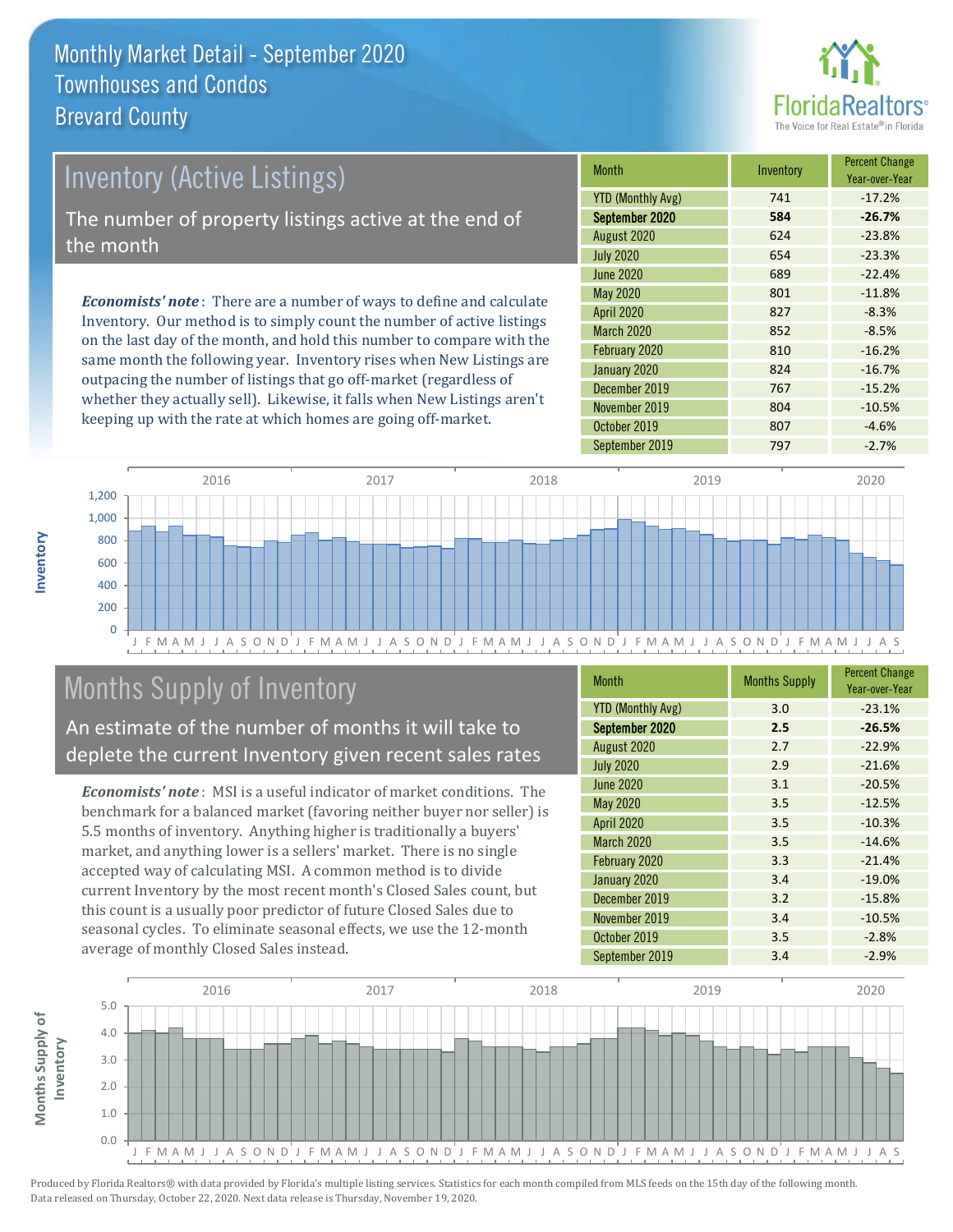

#### *Economists' note:* Closed Sales are one of the simplest—yet most important—indicators for the residential real estate market. When comparing Closed Sales across markets of different sizes, we recommend comparing the percent changes in sales rather than the number of sales. Closed Sales (and many other market metrics) are affected by seasonal cycles, so actual trends are more accurately represented by year-over-year changes (i.e. comparing a month's sales to the amount of sales in the same month in the previous year), rather than changes from one month to the next. \$1,000,000 or more 0 0 N/A \$250,000 - \$299,999 38 100.0% \$300,000 - \$399,999 39 8.3% \$400,000 - \$599,999 24 118.2% \$600,000 - \$999,999 4 -33.3% \$150,000 - \$199,999 45 9.8% \$200,000 - \$249,999 28 -22.2% \$100,000 - \$149,999 63 37.0% Sale Price Closed Sales Percent Change Year-over-Year Less than \$50,000 0 0 -100.0% \$50,000 - \$99,999 33 43.5% Closed Sales by Sale Price The number of sales transactions which closed during the month



#### Median Time to Contract by Sale Price The median number of days between the listing date and contract date for all Closed Sales during the month

*Economists' note* : Like Time to Sale, Time to Contract is a measure of the length of the home selling process calculated for sales which closed during the month. The difference is that Time to Contract measures the number of days between the initial listing of a property and the signing of the contract which eventually led to the closing of the sale. When the gap between Median Time to Contract and Median Time to Sale grows, it is usually a sign of longer closing times and/or declining numbers of cash sales.

| <b>Sale Price</b>     | <b>Median Time to</b><br>Contract | <b>Percent Change</b><br>Year-over-Year |
|-----------------------|-----------------------------------|-----------------------------------------|
| Less than \$50,000    | (No Sales)                        | N/A                                     |
| $$50,000 - $99,999$   | 15 Days                           | $-62.5%$                                |
| $$100,000 - $149,999$ | 23 Days                           | $-56.6%$                                |
| \$150,000 - \$199,999 | 20 Days                           | $-25.9%$                                |
| \$200,000 - \$249,999 | 31 Days                           | $-26.2%$                                |
| \$250,000 - \$299,999 | 29 Days                           | $-59.7%$                                |
| \$300,000 - \$399,999 | 52 Days                           | $-10.3%$                                |
| \$400,000 - \$599,999 | 60 Days                           | $-25.9%$                                |
| \$600,000 - \$999,999 | 132 Days                          | $-9.0%$                                 |
| \$1,000,000 or more   | (No Sales)                        | N/A                                     |

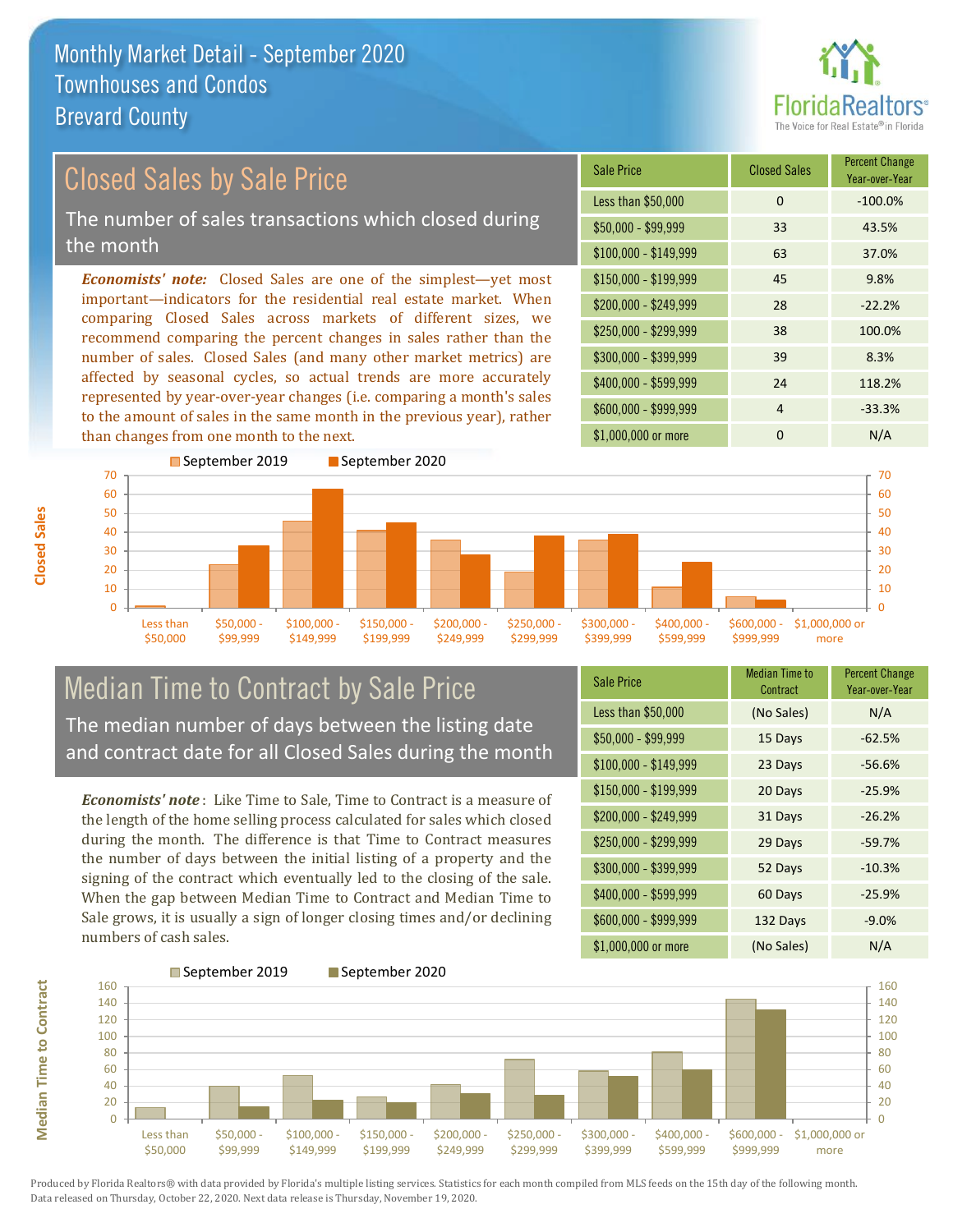

# New Listings by Initial Listing Price

The number of properties put onto the market during the month

*Economists' note:* New Listings tend to rise in delayed response to increasing prices, so they are often seen as a lagging indicator of market health. As prices rise, potential sellers raise their estimations of value—and in the most recent cycle, rising prices have freed up many potential sellers who were previously underwater on their mortgages. Note that in our calculations, we take care to not include properties that were recently taken off the market and quickly relisted, since these are not really *new* listings.

| <b>Initial Listing Price</b> | <b>New Listings</b> | <b>Percent Change</b><br>Year-over-Year |
|------------------------------|---------------------|-----------------------------------------|
| Less than \$50,000           | 0                   | $-100.0%$                               |
| $$50,000 - $99,999$          | 21                  | $-40.0%$                                |
| $$100,000 - $149,999$        | 53                  | 35.9%                                   |
| $$150,000 - $199,999$        | 44                  | 33.3%                                   |
| \$200,000 - \$249,999        | 32                  | 18.5%                                   |
| \$250,000 - \$299,999        | 20                  | $-16.7%$                                |
| \$300,000 - \$399,999        | 31                  | 0.0%                                    |
| \$400,000 - \$599,999        | 35                  | 94.4%                                   |
| \$600,000 - \$999,999        | 13                  | 85.7%                                   |
| \$1,000,000 or more          | 4                   | 100.0%                                  |



#### Inventory by Current Listing Price The number of property listings active at the end of the month

*Economists' note* : There are a number of ways to define and calculate Inventory. Our method is to simply count the number of active listings on the last day of the month, and hold this number to compare with the same month the following year. Inventory rises when New Listings are outpacing the number of listings that go off-market (regardless of whether they actually sell). Likewise, it falls when New Listings aren't keeping up with the rate at which homes are going off-market.

| <b>Current Listing Price</b> | Inventory | <b>Percent Change</b><br>Year-over-Year |
|------------------------------|-----------|-----------------------------------------|
| Less than \$50,000           | $\Omega$  | $-100.0%$                               |
| $$50,000 - $99,999$          | 24        | $-60.7%$                                |
| $$100,000 - $149,999$        | 68        | $-31.3%$                                |
| $$150,000 - $199,999$        | 56        | $-50.0%$                                |
| \$200,000 - \$249,999        | 43        | $-41.1%$                                |
| \$250,000 - \$299,999        | 66        | $-13.2%$                                |
| \$300,000 - \$399,999        | 137       | $-22.2%$                                |
| \$400,000 - \$599,999        | 118       | 4.4%                                    |
| \$600,000 - \$999,999        | 47        | $-26.6%$                                |
| \$1,000,000 or more          | 25        | 47.1%                                   |



Produced by Florida Realtors® with data provided by Florida's multiple listing services. Statistics for each month compiled from MLS feeds on the 15th day of the following month. Data released on Thursday, October 22, 2020. Next data release is Thursday, November 19, 2020.

**Inventory**